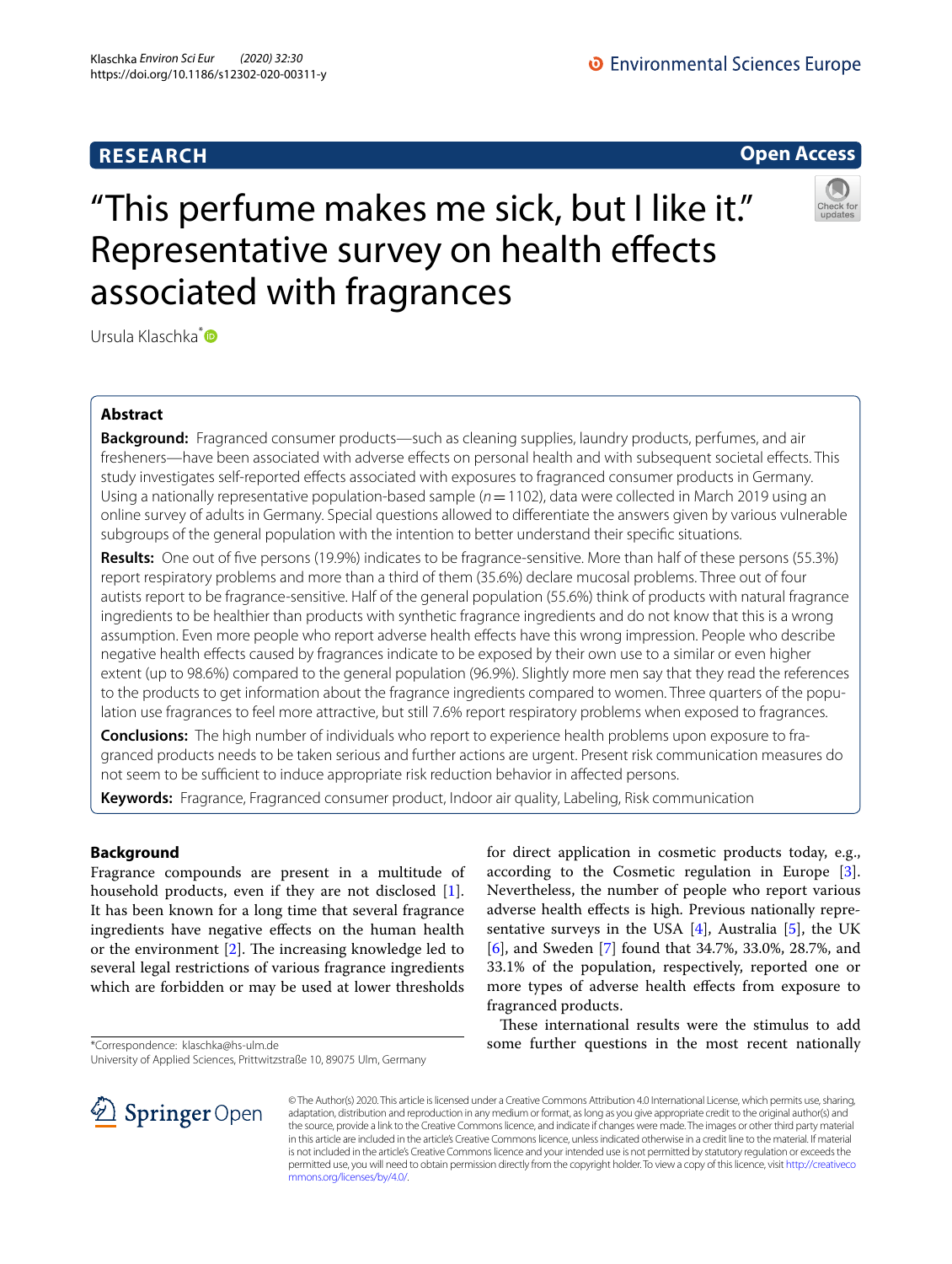representative survey conducted in Germany to learn more about the individuals who describe health effects due to exposure to fragrance substances. The intention was to fnd out whether there are diferences between the general public and vulnerable persons, e.g., people reporting asthma or being fragrance-sensitive. When do these people use fragranced products? What do they know about fragrances in products? Do they show special behavior to avoid fragrances and thus to minimize risks? What are their attitudes versus fragrances in their surroundings?

My hypotheses led me to the following questions: Are dermal effects induced by fragrances in personal care products the most frequently reported efects? Do persons who prefer fragrance-free products have considerably less fragrance-induced health efects? Do especially younger persons and women of all ages read the references on products to learn more about fragrance ingredients? Do people who read references, read them because they are fragrance-sensitive? Are people who read the references and people who observe health efects due to fragrances better informed about the chemistry and the legal provisions of fragrances? Do people, who consider products with natural fragrance ingredients as healthier, assume that these products would not emit hazardous air pollutants? Do people who read references, people who prefer fragrance-free products and people who are fragrance-sensitive or experience any other health efect reduce their exposure to fragrances?

## **Methods**

The survey was conducted as described in Steinemann and Klaschka [\[8](#page-12-7)]. Using a random sample representative of age, gender, and region  $(n=1102;$  confidence  $limit = 95\%$ , margin of error = 3%), an online survey was conducted of the adult population (ages 18–65) in Germany. The survey was run in the language of German.

The process of survey translation and implementation was performed by Survey Sampling International (SSI), a global survey research company and online panel provider.

For details on panel development, participant recruitment, survey design, and implementation, see Additional files [1](#page-11-0) and [2.](#page-11-1) The survey completion rate was  $83\%$ , and all responses were anonymous. Survey questions investigated the following areas: fragranced product use and exposure; health efects associated with exposure to fragranced products; specifc exposure situations; efects of fragranced product exposure in the workplace and in society; preferences for fragrance-free environments and policies; and demographic information.

The following questions were added for the first time to the questionnaire that had been used in previous national surveys [\[4](#page-12-3)–[7\]](#page-12-6): "Do you use perfumed products, such as perfume or deodorant, to make yourself feel more attractive?" "Do you consider people who use perfumed personal care products more attractive than people who do not?" "Do you consider people who use perfumed personal care products more hygiene-conscious than people who do not?" "Do you prefer that your clothes smell of fragrances after washing or that they do not smell after washing (no added perfume or no added odor)?" "Do you read the references to the products you use to get information about the fragrances it contains?" "Does the information about a particular fragrance ingredient in a product afect your purchasing decision?" "Do you believe that products with natural fragrance ingredients are healthier than products with synthetic fragrance ingredients?" "Do you prefer fragrance-free products when they are available?"

"Fragrance-sensitive persons" were defned here as persons who reported one or more types of adverse health efects from exposure to one or more types of fragranced products.

"Autists" were defned here as persons who answered yes to the following question: 'Has a doctor or health care professional ever told you that you have autism or autism spectrum disorder?' Autists deserve special attention in this study as there is strong evidence that autistic individuals are afected more than other vulnerable groups by exposure to fragranced consumer products [\[9](#page-12-8)]. As the number of autists is too small for a statistical evaluation in this study, I include the absolute numbers in the text.

"Asthmatics" were defned here as persons who answered yes to the following question: 'Has a doctor or health care professional ever told you that you have asthma or an asthma-like condition?'

For the evaluation, I identifed "subgroups" of people who answered "yes" to a specifc question in the survey, e.g., all people who preferred fragrance-free products, all persons who used fragrances to feel more attractive, or all persons who indicated to read the references to learn more about the fragrances in a certain product.

It must be noticed that the subgroups may overlap: E.g., around a third (31.4%) of people who read references to the products to get information about the fragrance ingredients and nearly half (44%) of the asthmatics were fragrance-sensitive. Or as another example, there were 23 autists among the individuals who used fragrances to make themselves feel more attractive.

Limitations of the study included the following: (a) It was not feasible to mention all possible product types and health efects. However, the low percentages for responses in the "other" category indicated that the survey captured the primary products and efects. (b) Long-term health effects as well as health effects, which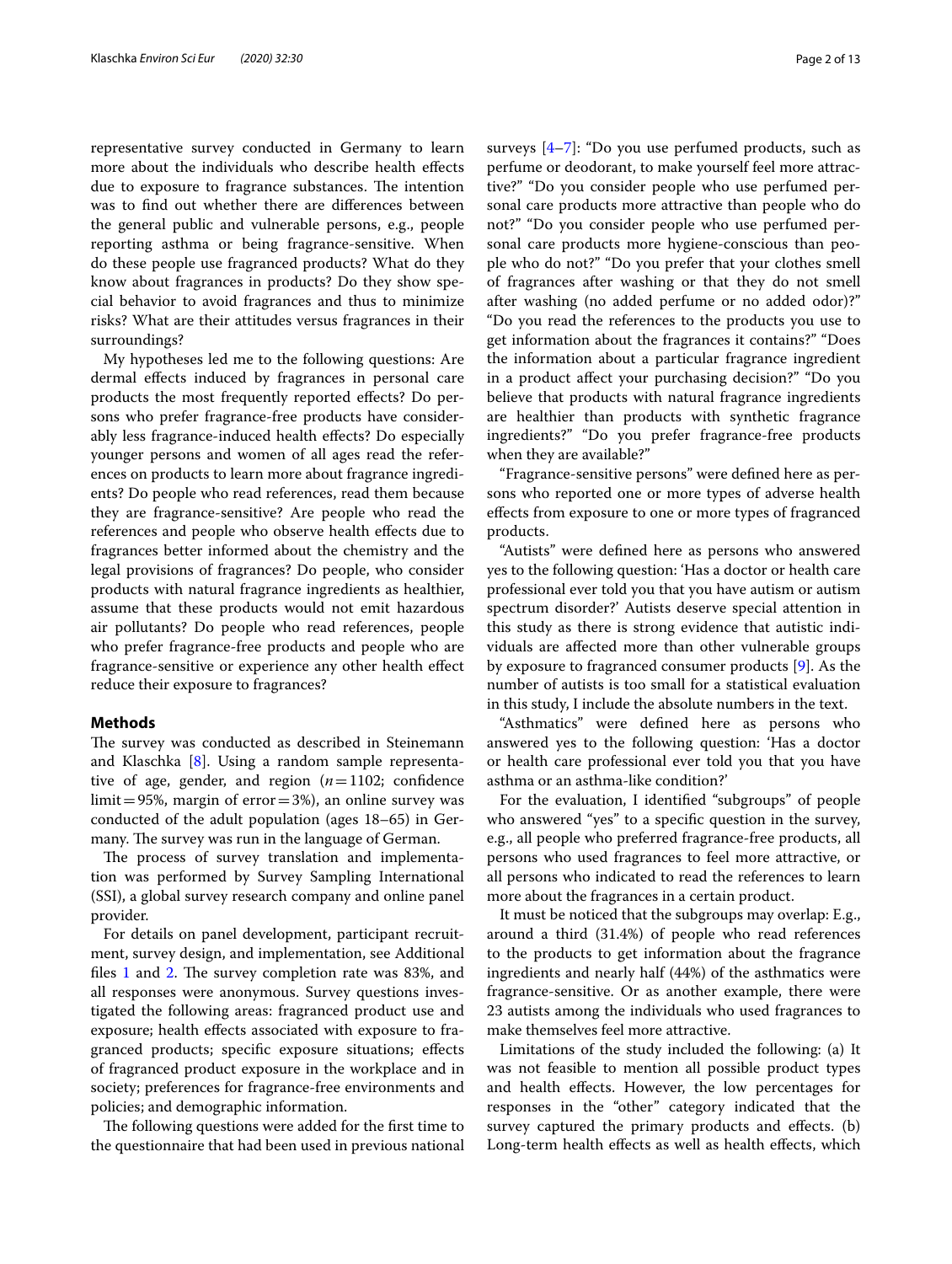consumers could not link directly with the exposure to fragranced products, could not be considered here. (c) Data were based on self-reported data. This is the nature of the standard method of a survey. (d) The cross-sectional design of the study, which is useful for determining prevalence, is limited in the ability to determine temporal relationships and trends. (e) The survey focused on adults aged 18–65, which excluded data on efects of fragranced consumer products on children and the elderly, but allowed to obtain a picture of adult persons who may be in contact with fragranced products from their private use in addition to their workplaces. Children as especially vulnerable group of the population were not considered, because they would not be able to answer the questionnaire themselves. (f) Questions about exposure to various household products did not comprise information about the amounts applied, as it was not the purpose here to make a quantitative analysis of exposure. (g) It is the nature of a survey that it did not cover non-conscious health effects of scent. (h) The focus on fragrances and the detailed list of health effects in this survey might have led survey participants into temptation to relate their health effects to fragrances, where there might not have been any link. (i) On the other hand, prolonged high concentrations of perfumes in the breathing air reduce the ability to sense the odors due to olfactory adaptation. These persons might experience health effects due to fragrances, but cannot relate them to fragrance exposure because they do not perceive the odor.

## **Results and discussion**

## **Health efects: respiratory and mucosal problems are predominant**

This survey is the first study of this kind that was conducted in Germany [\[8\]](#page-12-7). It addresses the multitude of potential health efects and gives a representative survey of the general German population. So far, in Germany, studies on health efects caused by fragrances focused on skin efects (sensitization and contact allergy), and they concentrated on cosmetic products or washing and cleaning products. In a survey conducted in Germany in 2010, a third of the German population indicated to observe health problems when using personal care products and named mainly allergic reactions and skin irritations when asked about health efects caused by chemicals [[10\]](#page-12-9). Furthermore, previous studies considered mainly the 26 allergenic fragrance ingredients that have to be listed in the ingredient lists of cosmetics according to the European legislation  $[3, 11-15]$  $[3, 11-15]$  $[3, 11-15]$  $[3, 11-15]$ , although it has been known for a long time that there are also further fragrance compounds in use which are potent allergens (e.g., [[16\]](#page-12-12)). Many of the data raised in Germany so far derive from patch test populations of patients in dermatological hospitals and not from the general population. Many data were collected in the Information Network of Departments of Dermatology in Göttingen, Germany, which is sponsored by the cosmetic and fragrance industry ([https](https://www.ivdk.org/en/) [://www.ivdk.org/en/\)](https://www.ivdk.org/en/) [[13](#page-12-13)]. This focus in the previous studies in Germany might be due to the current legislation, as the EU-Cosmetics regulation [\[3](#page-12-2)] asks for a 'cosmetic product safety report', which should include the 'Toxicological profle of the substances… for all relevant toxicological endpoints. A particular focus on local toxicity evaluation (skin and eye irritation), skin sensitization, and in the case of UV absorption photo-induced toxicity shall be made.' These local dermal effects are the only ones that are named in the EU Regulation Annex I Part 1 for the cosmetic product safety report. All further efects are summarized as 'Undesirable efects and serious undesirable effects'. The classification and labeling of fragrance ingredients [\[17\]](#page-12-14) show that many fragrance compounds are hazardous substances classifed due to various toxicological and ecotoxicological hazards and do not only have efects on the skin, but some are, e.g., harmful if swallowed (R22, new H302), irritating to respiratory system (R37, new H334), or harmful by inhalation, in contact with skin and if swallowed (R20/21/22, new H302/H312/ H332) [[12\]](#page-12-15).

Self-reported health effects are divers and frequent. In the present study, respiratory problems are the predominant health efect associated with fragranced products indicated in the general population (11.0%) as well as in all subgroups (7.6–55.3%), followed by mucosal problems (5.9–35.6%), dermal problems (4.8–34.7%), neurological problems (4.1–30.6%), and migraine headaches  $(4.0-25.1\%)$ . All these health effects are reported by at least 5% of the general population. This sequence is similar for the general population and all subgroups, apart from the persons who indicate to be autists. More people who prefer fragrance-free products and more people who read the references report cardiovascular problems (5.2% resp. 6.7%) associated with fragrance use than asthma attacks (4.8% resp. 5.4%). In all other subgroups and in the general population, this is the other way round (Table [1](#page-3-0)). More than half of the individuals who are fragrance-sensitive (55.3%) report inhalation problems, and around a third of them declare mucosal problems (35.6%) or dermal problems (32.0%) when exposed to fragrances. More than a quarter of persons who are fragrance-sensitive indicate to have neurological problems (27.4%) or migraine headaches (25.1%) under such conditions. Nearly a tenth (9.6%) of the fragrance-sensitive persons indicate to have musculoskeletal problems when exposed to fragrances. Every tenth (10.0%) of persons who prefer fragrance-free products declare to have skin problems due to fragrance exposure. Twice as many people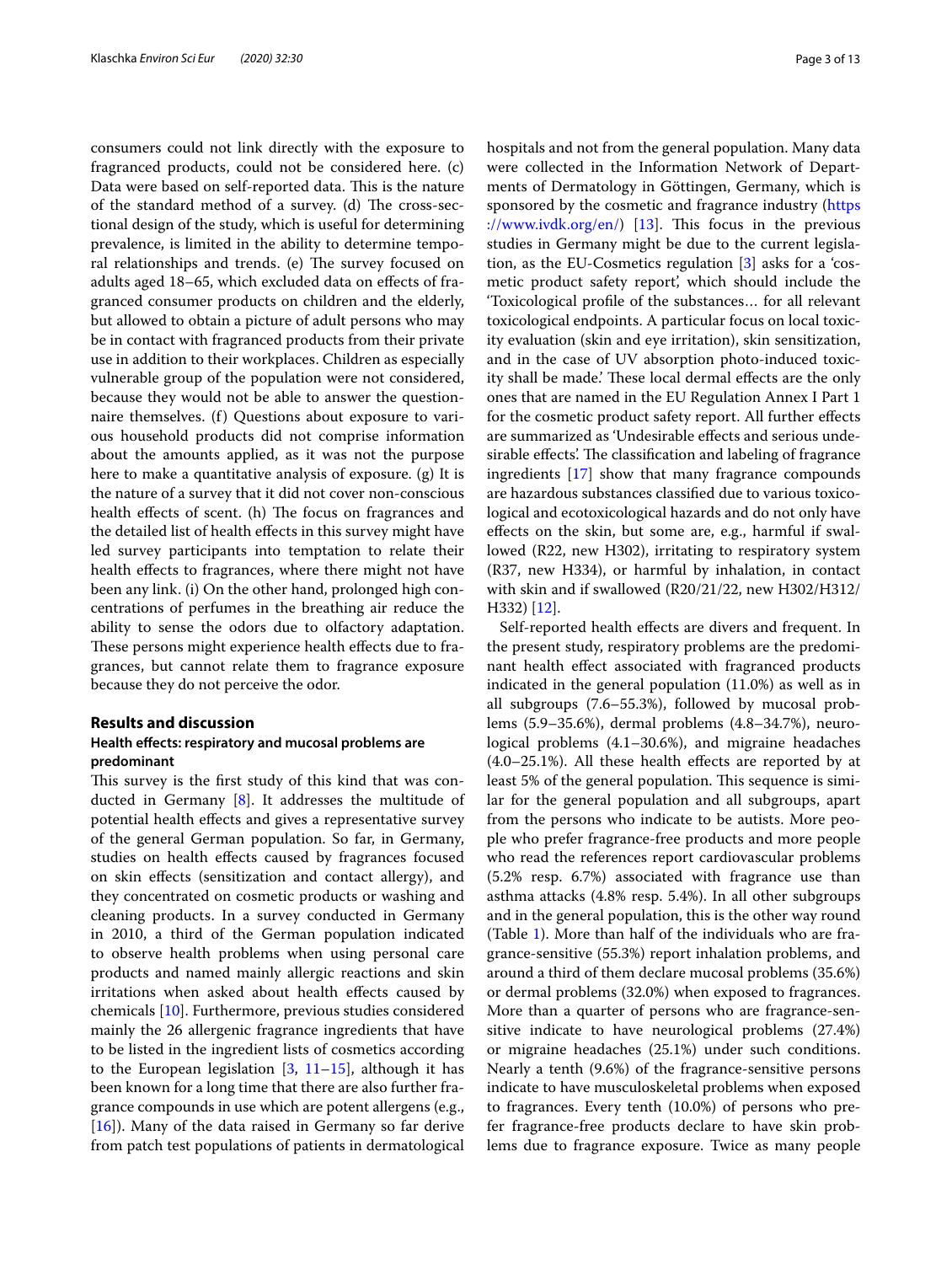| <b>Health effects</b>        | General<br>population | <b>Subgroups</b>                                           |                                                            |                                                    |                                      |                       |                     |                |  |
|------------------------------|-----------------------|------------------------------------------------------------|------------------------------------------------------------|----------------------------------------------------|--------------------------------------|-----------------------|---------------------|----------------|--|
|                              |                       | People who<br>use fragrances<br>to feel more<br>attractive | People who<br>consider natural<br>ingredients<br>healthier | People<br>who prefer<br>fragrance-free<br>products | People<br>who read<br>the references | Asthmatics Fragrance- | sensitive<br>people | <b>Autists</b> |  |
| Size of (sub)<br>group       | 1102                  | 799                                                        | 613                                                        | 458                                                | 312                                  | 225                   | 219                 | 49             |  |
| Respiratory<br>problems      | 11.0                  | 7.6                                                        | 11.9                                                       | 17.7                                               | 19.2                                 | 24.4                  | 55.3                | 30.6           |  |
| Mucosal prob-<br>lems        | 7.1                   | 5.9                                                        | 8.2                                                        | 12.4                                               | 14.1                                 | 14.2                  | 35.6                | 28.6           |  |
| Skin problems                | 6.4                   | 4.8                                                        | 7.7                                                        | 10.0                                               | 12.8                                 | 16.0                  | 32.0                | 34.7           |  |
| Neurological<br>problems     | 5.4                   | 4.1                                                        | 6.5                                                        | 9.0                                                | 9.9                                  | 11.1                  | 27.4                | 30.6           |  |
| Migraine head-<br>aches      | 5.0                   | 4.0                                                        | 5.7                                                        | 8.1                                                | 8.7                                  | 12.0                  | 25.1                | 22.4           |  |
| Gastrointestinal<br>problems | 4.4                   | 3.0                                                        | 5.2                                                        | 7.9                                                | 8.0                                  | 10.2                  | 21.9                | 24.5           |  |
| Cognitive prob-<br>lems      | 3.7                   | 2.8                                                        | 4.6                                                        | 5.5                                                | 7.1                                  | 12.4                  | 18.7                | 28.6           |  |
| Asthma attacks               | 3.4                   | 2.6                                                        | 3.1                                                        | 4.8                                                | 5.4                                  | 13.8                  | 16.9                | 20.4           |  |
| Cardiovascular<br>problems   | 2.9                   | 2.1                                                        | 3.6                                                        | 5.2                                                | 6.7                                  | 8.0                   | 14.6                | 28.6           |  |
| Immune system<br>problems    | 2.6                   | 2.1                                                        | 3.8                                                        | 3.7                                                | 5.4                                  | 9.3                   | 13.2                | 38.8           |  |
| Musculoskeletal<br>problems  | 1.9                   | 1.6                                                        | 1.3                                                        | 2.8                                                | 3.2                                  | 6.7                   | 9.6                 | 24.5           |  |
| Other                        | 0.6                   | 0.8                                                        | 0.5                                                        | 0.9                                                | 1.0                                  | 1.3                   | 3.2                 | $\circ$        |  |

<span id="page-3-0"></span>**Table 1 Self-reported health efects associated with fragranced products**

Percentage of answers given by the general population and by the various subgroups to the questions about health effects associated with fragranced products. The numbers of the persons in the respective subgroups are given in the frst line

who read the references (8.0%) compared to the general population (4.4%) report gastrointestinal problems in such cases. One out of eight asthmatics (12.4%) reports cognitive problems when exposed to fragrances. Asthma attacks caused by fragrances were reported by 13.8% of asthmatics. Nearly a tenth (9.3%) of asthmatics report immune system problems caused by fragrances. Cardiovascular problems are reported by up to 28.6% in the subgroups due to fragrance exposure.

In all but one subgroup, the percentage of persons who report health efects are higher than in the general population, while slightly less people who use fragrances to feel more attractive indicate to have health efects caused by fragrances compared to the general population.

The health effects reported depend on the source of the fragrance: For all but one exposure source, inhalation problems are the most frequent effects named. The scent of laundry is the only exposure path where the predominant health problems observed are dermal problems (30.7%), not respiratory problems (24.0%).

It is important to note that the subgroups are not equally composed of all age classes. There are two evident

cases: for example, relatively more young men indicate to be fragrance-sensitive (Fig. [1\)](#page-4-0).

Furthermore, twice as many women in the age class 45–54 (20.0%) indicate to be asthmatics compared to men (10.6%), while there is no further pronounced dependency on age and gender (Fig. [2](#page-4-1)).

Asthma or asthma like conditions, fragrance-sensitivity and allergy or unusual sensitivity are frequently reported health conditions in the general population and in all subgroups (Table [2](#page-5-0)).

Autists indicate very frequently serious health efects. More than three quarters (40 out of 49 autists, 81.6%) declare to be fragrance-sensitive, while 39 (79.6%) in this subgroup declare to have asthma. Every second, autist (28 out of 49, 57.1%) reports a total or partial loss of bodily or mental functions due to the exposure to fragrances. Also, every second, autist (26 out of 49, 53.1%) indicates multiple chemical sensitivities.

Nearly half of the fragrance-sensitive persons (45.2%) declare to be diagnosed with asthma. Nearly a third (29.9%) of people who prefer fragrance-free products belong to the fragrance-sensitive group. A third (31.4%)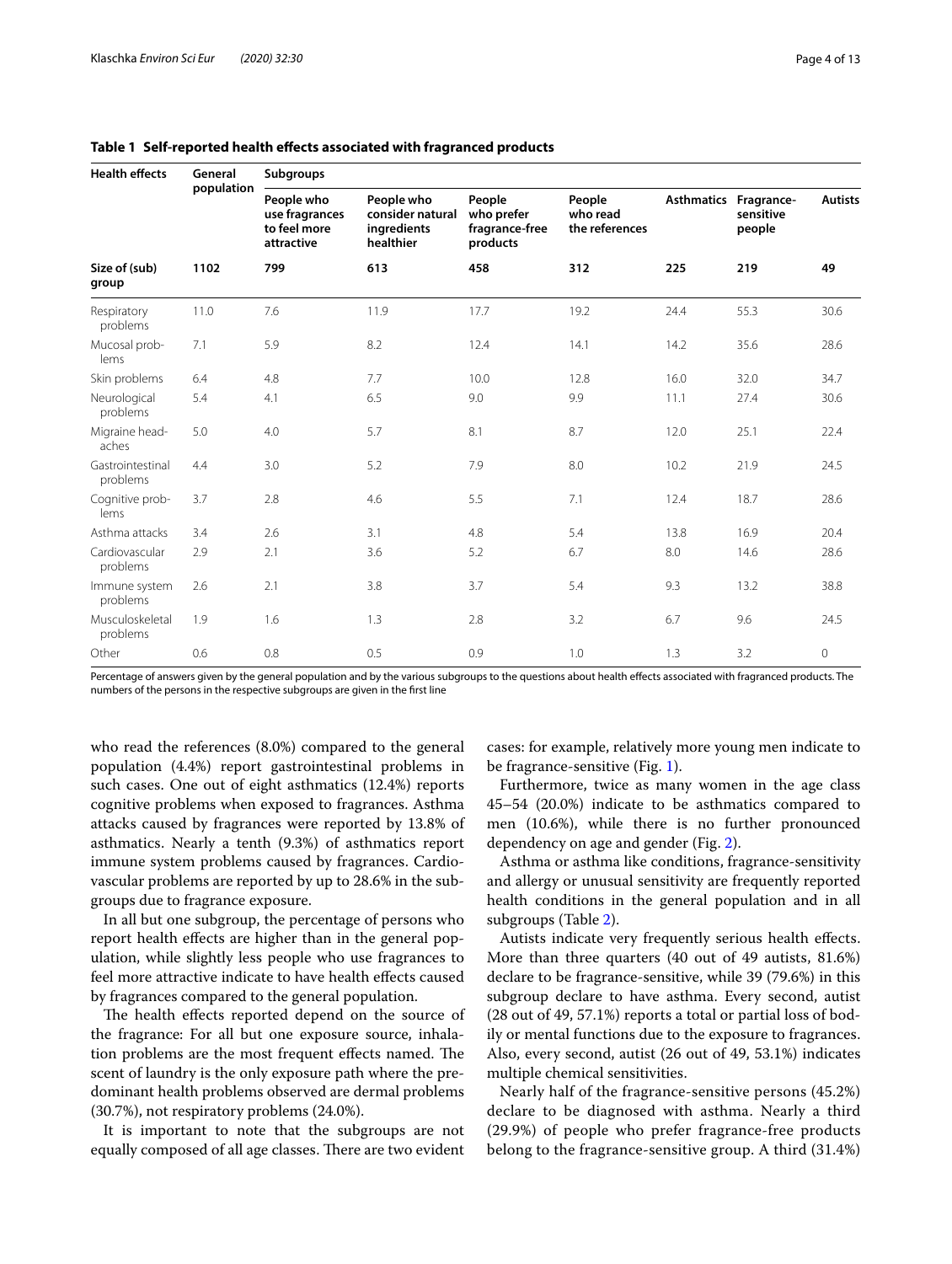

<span id="page-4-0"></span>

<span id="page-4-1"></span>of people who read the references to the products to get information about the fragrance ingredients report to be fragrance-sensitive, and a quarter (27.6%) of these people indicate to be allergic or unusually sensitive. One out of eight persons (12.6%) who use perfumed products to make them feel more attractive compared to the general population (16.1%) considers themselves as allergic or unusually sensitive. Like in Table [1](#page-3-0), data in Table [2](#page-5-0) show that less people who use perfumed products to make themselves feel more attractive compared to the general population declare to have the health problems in question. All the other subgroups report the respective health efect more frequently compared to the general population.

These findings have the following implications:

Autists, asthmatics, and fragrance-sensitive persons experience adverse health efects in response to fragrance exposure clearly more often than the average.

In accordance with the research focus on dermal efects caused by fragrances in Germany in the last decades (see above), my hypothesis was that dermal efects caused by fragrances in personal care products would be reported most frequently, but this is not the case. Inhalation problems are the predominant health efects reported in the general population as well as in all subgroups (apart from autists, where immune system problems are the most frequently indicated efects). Dermal efects are only indicated most frequently by survey participants when exposed from dryer vents.

Another hypothesis of mine was that people who use fragranced products to make themselves feel more attractive would not have any health problems, because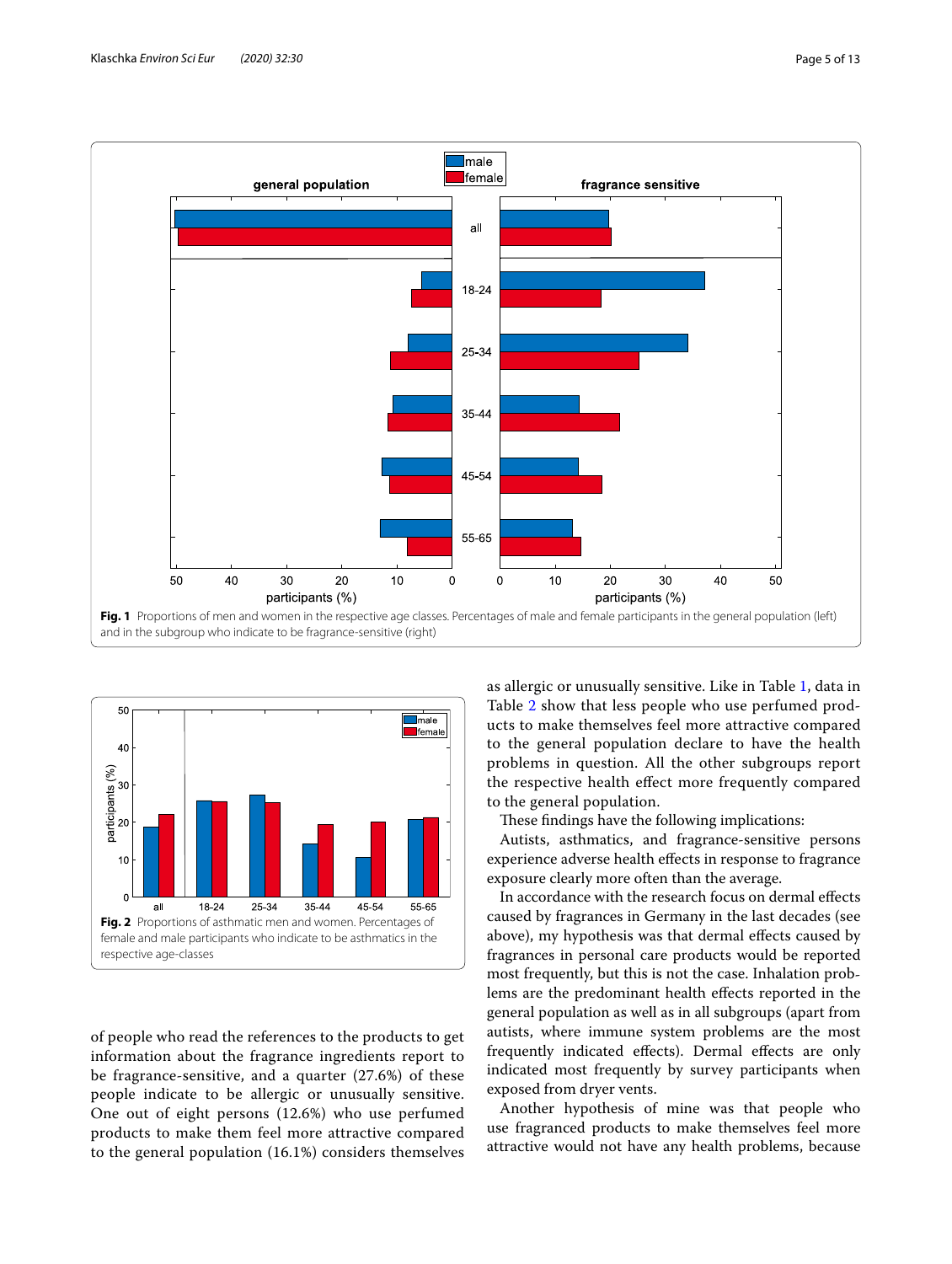**Health condition General** 

Asthma or asthma-like condition

Fragrance-sensitive

Allergic or unusually sensitive

Multiple chemical sensitivities

Total or partial loss of bodily or mental functions due to the exposure to fragrances

Autism spectrum disorder

19.9 15.0 21.4 29.9 31.4 44.0 100.0 81.6

16.1 12.6 18.8 25.8 27.6 40.0 53.4 55.1

7.6 5.6 9.5 10.3 15.7 22.7 27.9 53.1

6.7 5.1 8.2 11.1 14.1 21.3 33.8 57.1

2.8 2.0 2.6 3.3 4.5 11.1 11.0 63.3

Autism 1.9 1.3 2.4 2.2 3.2 7.1 8.7 42.9

<span id="page-5-0"></span>**Table 2 Self-reported health conditions**

Percentage of persons who report respective health conditions (sizes of groups see Table [1](#page-3-0))

I assumed that the experience of health efects would not make someone feel attractive and would lead to an avoidance of the fragranced products. However, the data show that only slightly less people in this subgroup indicate to experience health problems than the average, the percentage is still rather high. In all other subgroups, the percentage of persons who report health efects is higher than in the general population.

I expected that persons who prefer fragrance-free products would have considerably less fragrance-induced health efects, because I assumed that they would use less fragranced products and hence experience less health efects. However, even in this subgroup, more people describe health efects compared to the general population and even one out of ten describes a partial loss of bodily or mental functions due to the exposure to fragrances.

It was described that fragrance contact allergic patients read ingredient lists as a feasible strategy to fnd products which they can tolerate  $[18]$  $[18]$  $[18]$ . Therefore, a further hypothesis of mine was, that people who read references, read them because they are fragrance-sensitive; however, only less than a third of people who read references indicate to be fragrance-sensitive.

The present findings show that it is not sufficient to focus on skin efects caused by 26 potentially allergenic fragrance ingredients in personal care products, as it was done in most studies in the past in Germany. These former studies considered only a small fraction of hazards and did not mirror the multitude of potential health problems in consumers associated with the usage of fragranced consumer products.

The present data show clearly that skin effects (contact allergy, eczema, etc.) are observed, but respiratory and mucosal problems are even more frequently reported in the general population. Although the present study shows the multitude of efects, it can only catch the efects where the survey participants could make a causal link themselves between fragrance exposure and their personal well-being. This means that sub-chronic and long-term efects, indirect and subconscious efects (e.g., carcinogenicity, mutagenicity, endocrine disruption, efects on reproduction or other organ toxicity) would come on top of the efects described here. A broader approach for the safety assessment of fragrances was already described in 2003 [[19](#page-12-17)], where data on acute, sub-chronic and chronic toxicity, mutagenicity, dermal irritation, skin sensitization photoirritation, photoallergy, developmental and reproductive toxicity, and carcinogenicity should be included.

In addition, the present study points out that not only cosmetic products should be considered as a source for fragrance exposure in indoor air, but also the big variety of other fragranced consumer products must be taken into account. It confrms the ubiquity of the fragrance compounds by the observation of the efects described by the study participants who are confronted with the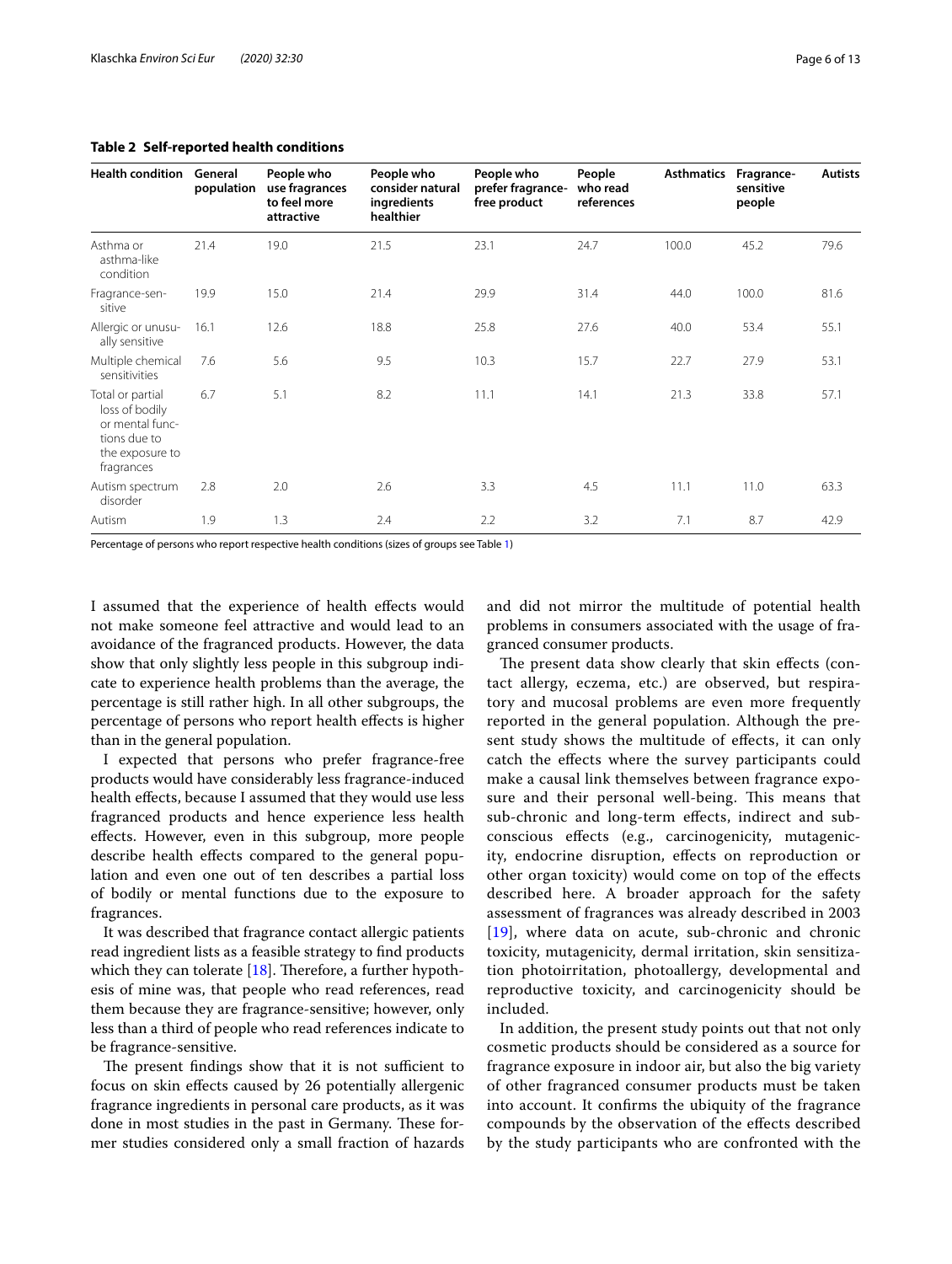aggregated exposure to the volatile compounds, that is the sum of various chemicals from various fragranced products (see also analytical measurements in various household products  $[1]$  $[1]$ ). This aggregate exposure represents the relevant concentration of hazardous substances in the indoor air leading to health efects in consumers and should be considered in risk assessment calculations.

## **Knowledge: wrong assumptions about fragrances are frequent**

How many people have basic knowledge about the chemistry of fragrance ingredients? fve questions in the survey (Table [3](#page-6-0), column 1) address this aspect. Autists are by far the best informed: 33 out of 49 (67.3%) are aware that a fragrance in a product is typically a chemical mixture, 20 (40.8%) are aware that fragrance chemicals need not be fully disclosed on the product labels, 30 (61.2%) are aware that fragrances in products emit hazardous air pollutants, and 21 (42.9%) are aware that natural fragranced products also emit hazardous pollutants. In all subgroups

## <span id="page-6-0"></span>**Table 3 Knowledge about fragrances**

| Questions                                                                                                                                                 | General<br>population | People who<br>use fragrances<br>to feel more<br>attractive | People who<br>consider natural<br>ingredients<br>healthier | People who<br>prefer fragrance-<br>free products | People<br>who read<br>references | <b>Asthmatics</b> | Fragrance-<br>sensitive<br>people | <b>Autists</b> |
|-----------------------------------------------------------------------------------------------------------------------------------------------------------|-----------------------|------------------------------------------------------------|------------------------------------------------------------|--------------------------------------------------|----------------------------------|-------------------|-----------------------------------|----------------|
| Are you aware<br>that a fragrance<br>in a product is<br>typically a chem-<br>ical mixture of<br>several dozen to<br>several hundred<br>chemicals?         | 40.2                  | 37.5                                                       | 42.4                                                       | 47.4                                             | 53.2                             | 47.6              | 48.4                              | 67.3           |
| Are you aware<br>that fragrance<br>chemicals do<br>not need to be<br>fully disclosed<br>on the product<br>label or material<br>safety data<br>sheet?      | 27.5                  | 26.0                                                       | 28.9                                                       | 32.3                                             | 42.3                             | 30.2              | 37.0                              | 40.8           |
| Are you aware that 23.9<br>fragranced prod-<br>ucts typically<br>emit hazardous<br>air pollutants<br>such as formal-<br>dehyde?                           |                       | 21.9                                                       | 25.6                                                       | 30.3                                             | 38.5                             | 32.9              | 37.0                              | 61.2           |
| Are you aware that 14.2<br>even so-called<br>natural, green,<br>and organic<br>fragranced prod-<br>ucts typically<br>emit hazardous<br>air pollutants?    |                       | 12.1                                                       | 13.9                                                       | 18.8                                             | 26.6                             | 24.0              | 29.2                              | 42.9           |
| Do you think of<br>products with<br>natural fragrance<br>ingredients to<br>be healthier<br>than products<br>with synthetic<br>fragrance ingre-<br>dients? | 55.6                  | 58.6                                                       | 100                                                        | 69.2                                             | 67.3                             | 58.7              | 59.8                              | 59.2           |

Percentage of "Yes" answers given by the general population and by the various subgroups (sizes of groups see Table [1](#page-3-0))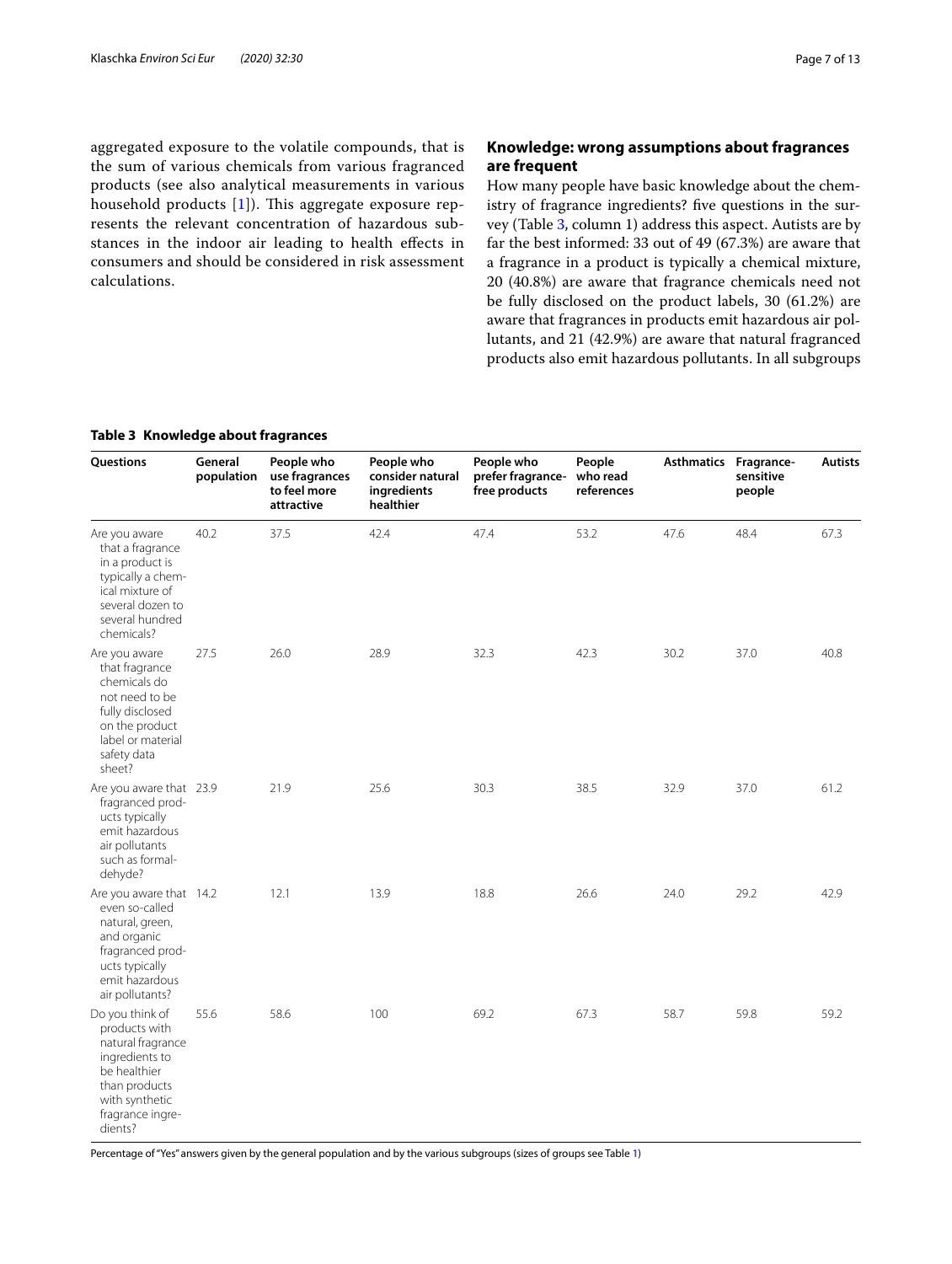(with the exception of people who use fragrances to feel more attractive), more persons are aware of these basic facts compared to the general population.

People who read the references are best informed (42.3%) about the fact that fragrance chemicals do not need to be fully disclosed on the product label or the material safety data sheet. More than half (53.2%) of this group are aware that a fragrance in a product is typically a chemical mixture of several dozen to several hundred chemicals. Nearly a third (30.3%) of people who prefer fragrance-free products are aware that fragranced products typically emit hazardous air pollutants. One out of seven (13.9%), people who think of products with natural fragrance ingredients to be healthier, is aware that even so-called natural, green, and organic fragranced products typically emit hazardous air pollutants, a percentage that is very close to the average of 14.2%. Nearly twice as many know this in the subgroup of people who read the references (26.6%). Half of the general population (55.6%) think of products with natural fragrance ingredients to be healthier than products with synthetic fragrance ingredients and do not know that this is a wrong assumption [[20\]](#page-12-18). In all subgroups, even more people have this wrong impression (58.6%–100%). Two-thirds (67.3%) of people who read references believe that products with natural fragrance ingredients are healthier than products with synthetic fragrance ingredients. In this case, a higher percentage of this subgroup give this wrong answer compared to the general population. This is also the case for people who prefer fragrance-free products, where 69.2% believe that products with natural fragrance ingredients are healthier (Table [2](#page-5-0)).

Slightly more women (52.9%) consider products with natural fragrance ingredients healthier compared to men  $(47.1%)$ . This correlates with the general preference of natural products in the German population even if natural products are more expensive  $[10]$  $[10]$ . In this case, also slightly more women preferred natural products (67%) compared to men  $(60%)$  [\[10](#page-12-9)]. The demographic group with the lowest percentage of people who consider natural fragrance ingredients healthier were young men aged 18–24 (4.4%).

In total, more than a quarter (28.3%) of the interviewees indicate to read the references to learn more about the fragrances in a certain product. Overall, more men, especially young men (age class 18–24), than women read the references (Fig.  $3$ ). This result can be seen as contrast to the results obtained in 2010 where young people (aged 14–29) were the group with the least interest in chemical risks compared to the other age classes [[10](#page-12-9)].

Nearly three-fourths (72.5%) of the German population use perfumed products to feel themselves more attractive, with a small diference between the male (48.1%)



<span id="page-7-0"></span>and female (51.9%) survey participants. Young women in the age class 18–24 are the demographic group with the highest frequency of perfume use with the purpose to feel more attractive (80.4%). Most (83.0%) persons who indicate that they use perfumed products to feel more attractive are exposed from their own perfume use. Still, 48.2% who do not use perfumed products to feel more attractive are exposed from their own perfume use.

These findings have the following implications:

One of my hypotheses was that people who observe health efects due to fragrances would be better informed about the chemistry and the legal provisions of fragrances. This was the case to some degree for the fragrance-sensitive persons and asthmatics, while autists have by far the best knowledge about fragrances compared to the other subgroups.

I expected that fragrance-sensitive persons and people who prefer fragrance-free products would be more aware of the toxicological impacts of fragrances and the legal provisions, but this was not as signifcant as expected.

Another hypothesis was that people who think of products with natural fragrance ingredients to be healthier would assume that so-called natural, green, and organic fragranced products would not emit hazardous air pollutants. This hypothesis builds on the finding that "natural" was associated with "healthy" by the majority of the German population (87%) in a survey conducted in 2010 [[10\]](#page-12-9). Interestingly, there are 13.9% in the subgroup who consider natural ingredients healthier, although they know that also natural, green, and organic fragranced products typically emit hazardous air pollutants. This is an example for cognitive dissonance where some consumers seem to have convictions, which are in contrast to their knowledge.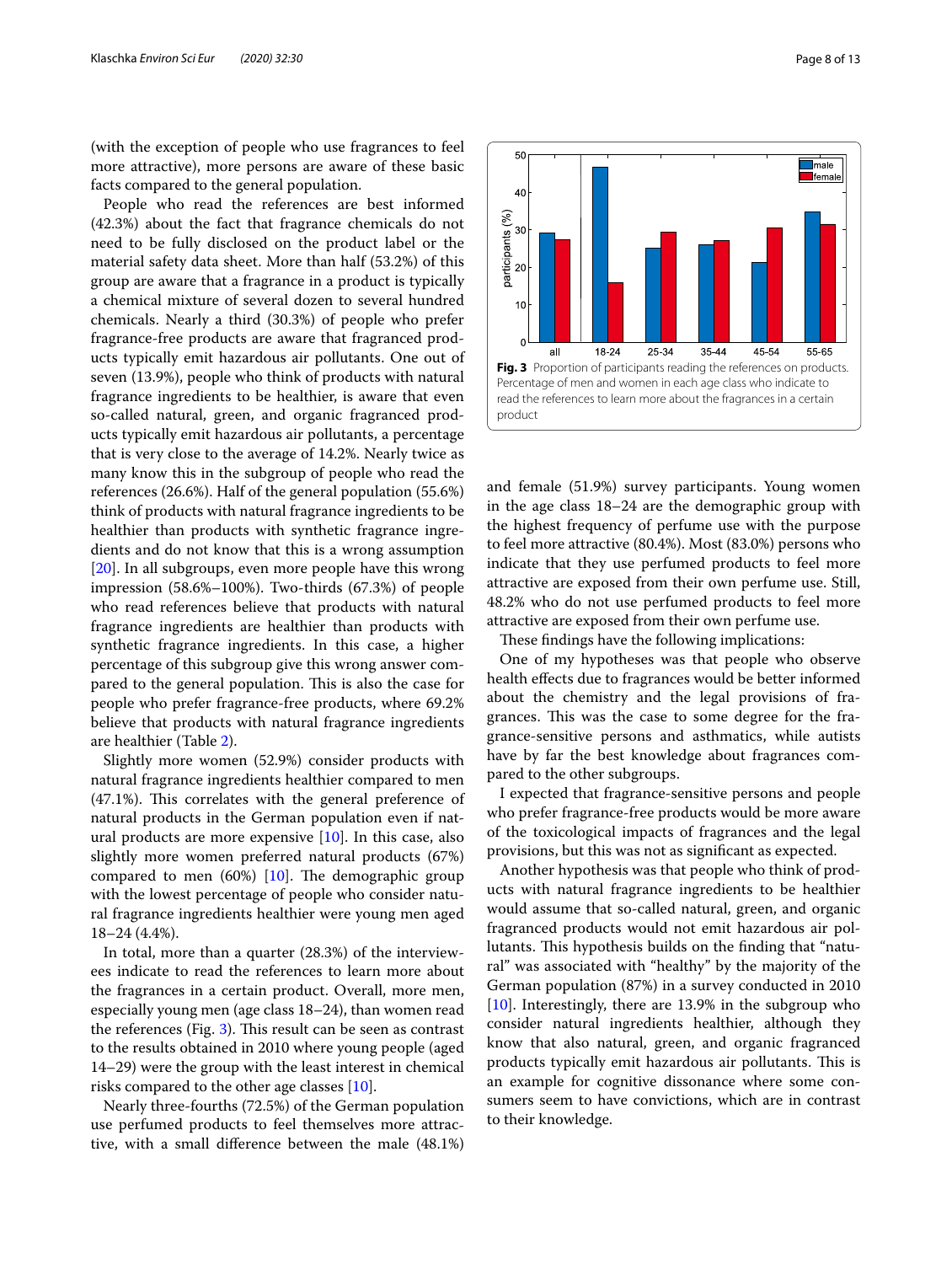A further hypothesis was that more women would read the references compared to men, but this was also not the case. Women are more concerned about the food they eat and more health conscious (e.g., [[21\]](#page-12-19)), but apparently not about fragrances in products. I had also expected that young people might be more cautious about fragranceuse than older generations and tend to read the references more frequently. But this was only true for young men aged 18–24. They are the age group with the highest percentage of fragrance-sensitive persons (Fig. [1](#page-4-0)) and they are also the age group with the highest percentage of people who read the references to the products to get information about the fragrance ingredients (Fig. [3\)](#page-7-0).

Another hypothesis of mine was that most people who read the references would be better informed about the chemistry and the legal provisions of fragrances. I found that more people in this subgroup had the necessary knowledge, but the diference to the general population was not as big as expected. Two-thirds of people who read references believe that products with natural fragrance ingredients are healthier than products with synthetic fragrance ingredients, compared to 55.6% in the general population. This shows that reading references does not prohibit from wrong assumptions. One could have assumed that people who indicate to read

the references unconsciously answer the other questions about knowledge in this survey more in favor of their conscious. However, this result shows that there is no obvious bias in the survey toward risk literacy by people who answered that they read the references.

To sum up: The knowledge about fragrance ingredients in the general population is rather low. Less than half of the population are aware that the words "fragrance" or "perfume" and the like can cover several hundred fragrance ingredients undisclosed. Only one out of seven persons knows that so-called natural, green, and organic fragranced products typically emit hazardous air pollutants. This moderate knowledge coincides with findings from other surveys where consumers' knowledge about chemicals in general was found to be minor [[10](#page-12-9)].

## **Exposure: people who report adverse health efects from fragrance compounds expose themselves to these substances**

Nearly every person (96.9%) in Germany indicates to be exposed to fragrances from their own use at least once a week (Fig.  $4$ ), with the predominant sources being their personal care products (89.9%). Slightly less people (82.1%) indicate to be exposed from others' use at least once a week, with fragrances from perfumes (65.1%) as

<span id="page-8-0"></span>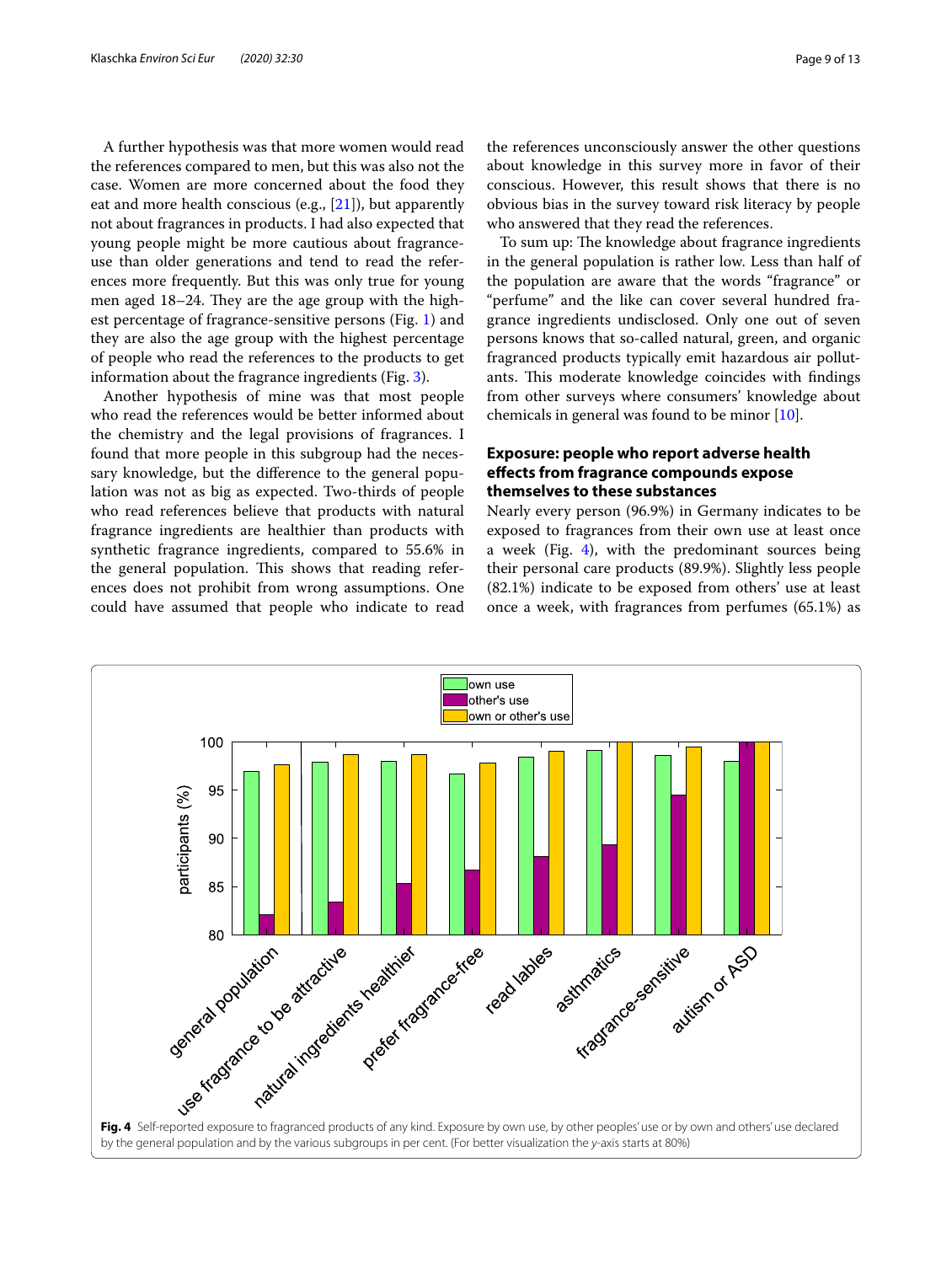predominant source. In all subgroups, the self-reported exposure by own use is above 96%, while the exposure by other peoples' use is above 83%. All subgroups report higher exposure from own and others' use compared to the general population (Fig. [4](#page-8-0)).

The subgroup of people who prefer fragrance-free products indicate to be exposed slightly less to two product groups: 42.1% are exposed to fragrances from air fresheners and deodorizers by their own use (compared to 46.0% of the general population), 66.6% are exposed to perfumes by their own use (compared to 73.4% in the general population). There is no significant difference in the other product groups.

Nearly all persons who are fragrance-sensitive (98.6%) indicate to be exposed to fragrances from their own use; this number is slightly higher compared to the general German population  $(96.9%)$  (Fig. [4\)](#page-8-0). The same is true for the exposure of persons who are fragrance-sensitive to fragrances from other persons' use (94.5%) compared to the general population (82.1%).

Nearly three-fourths (72.5%) of the German population indicate to use fragrances to feel more attractive. In contrast to this result, it is interesting to note that every second person (48.2%) declares to use perfume, although

they indicate that they do not feel more attractive by fragranced products. Such unexpected answers indicate that a lot more details would be needed to understand the motivations of people to apply perfumes and to understand their comprehension of "feeling more attractive".

Table [4](#page-9-0) compiles self-reported health effects under different exposure scenarios. Around one out of two autists indicates to experience health efects under the situations described. Health efects are most frequently described by all subgroups after a room has been cleaned with scented products (9.0–59.8%). This implies that cleaning personal who is exposed to fragranced washing and cleaning products [\[11](#page-12-10)] for many hours each working day might be affected most [\[22](#page-12-20)]. Self-reported health effects are also frequent when being near a perfumed person (6.9–55.1%). Exposure by air fresheners (7.3–47.5%) and the scent from a dryer vent (5.1–57.1%) is comparably less frequently responsible for self-reported health effects. This sequence is the same for all subgroups, apart from autists who describe more health efects from scented products coming from a dryer vent (28 out of 49, 57.1%) than the other subgroups. Again, less persons who use fragrances to feel more attractive compared to the general population declare health efects under these

| <b>Health effects</b><br>when                                                                                                  | General<br>population | People who<br>use fragrances<br>to feel more<br>attractive | People who<br>consider natural<br>ingredients<br>healthier | People who<br>prefer fragrance-<br>free products | People<br>who read<br>references | <b>Asthmatics</b> | Fragrance-<br>sensitive<br>people | <b>Autists</b> |
|--------------------------------------------------------------------------------------------------------------------------------|-----------------------|------------------------------------------------------------|------------------------------------------------------------|--------------------------------------------------|----------------------------------|-------------------|-----------------------------------|----------------|
| Being in a room<br>after it has<br>been cleaned<br>with scented<br>products                                                    | 11.9                  | 9.0                                                        | 14.2                                                       | 18.6                                             | 21.5                             | 27.1              | 59.8                              | 57.1           |
| Being near<br>someone who<br>is wearing a<br>fragranced<br>product                                                             | 10.2                  | 6.9                                                        | 11.4                                                       | 17.2                                             | 18.6                             | 24.4              | 51.1                              | 55.1           |
| Exposed to air<br>fresheners or<br>deodorizer                                                                                  | 9.4                   | 7.3                                                        | 11.1                                                       | 15.3                                             | 17.9                             | 24.0              | 47.5                              | 44.9           |
| Exposed to the<br>scent of laundry<br>products com-<br>ing from a dryer<br>vent                                                | 6.8                   | 5.1                                                        | 8.5                                                        | 9.6                                              | 13.1                             | 17.8              | 34.2                              | 57.1           |
| Exposed to<br>fragranced<br>products in<br>work environ-<br>ment caused<br>to become sick,<br>lose work days,<br>or lose a job | 5.5                   | 4.0                                                        | 5.9                                                        | 9.4                                              | 11.9                             | 14.7              | 22.4                              | 44.9           |

<span id="page-9-0"></span>**Table 4 Self-reported health problems under various situations in the house**

Percentage of answers given by the general population and the various subgroups (sizes of groups see Table [1\)](#page-3-0)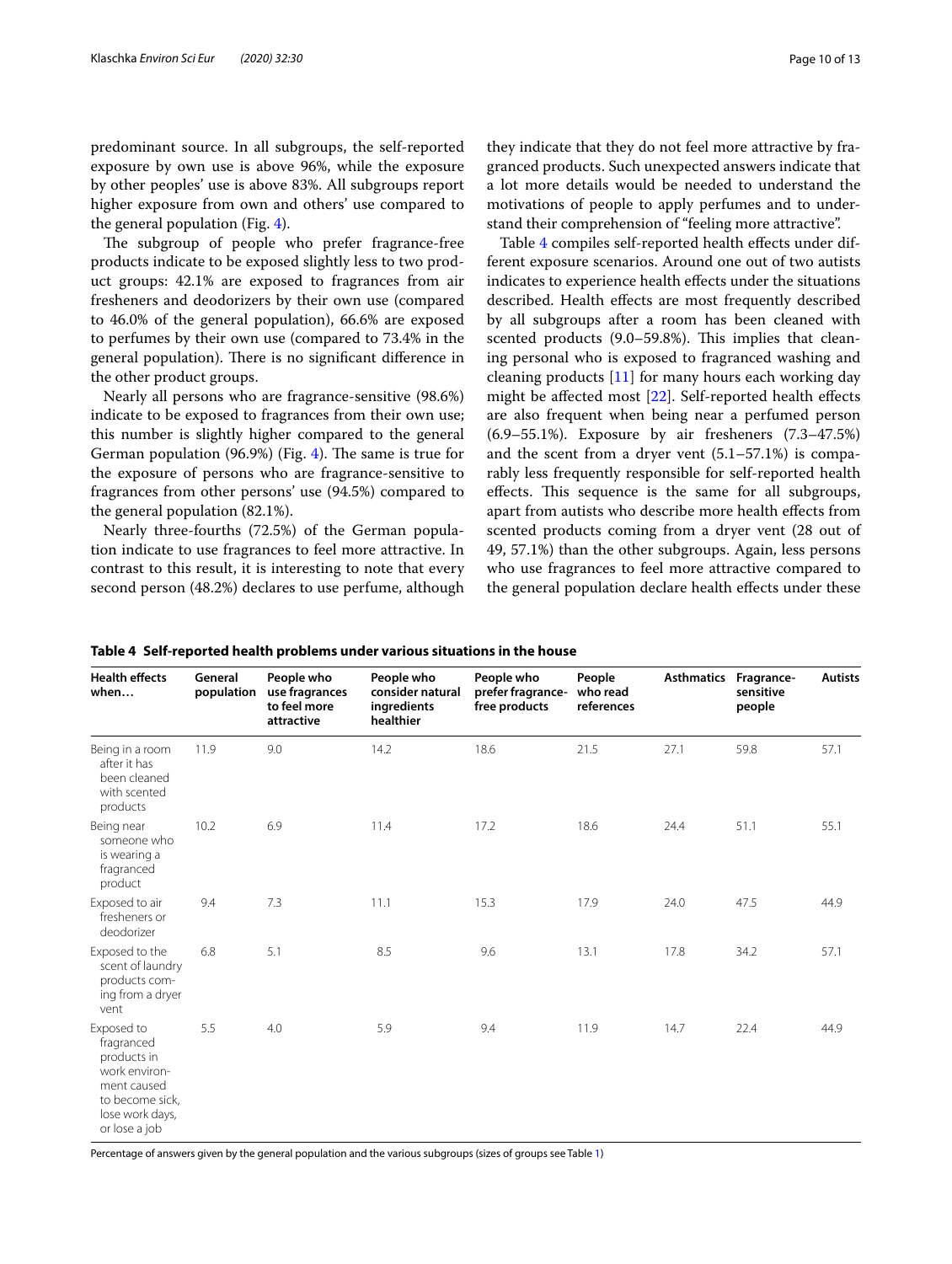indoor situations (4.0–9.0%), while all other subgroups (5.9–59.8%) indicate higher rates of health efects compared to the general population (5.5–11.9%) (Table [4\)](#page-9-0).

These findings have the following implications:

Self-reported exposure is high. This is a very striking fnding in this study. My three hypotheses, that people who read references, that people who prefer fragrancefree products and that people who are fragrance-sensitive or experience any other health efects would reduce their own use of fragrances and avoid exposure by others, proved to be wrong (Fig. [4\)](#page-8-0). A very high number of individuals who describe adverse health efects upon exposure to fragrances seem to expose themselves to fragrances in their direct environment to a similar or even higher extent compared to the general population. Apparently, they make a causal link between fragrances and the health efects observed, but, at the same time, they do not refrain from using these products. This could be regarded as another example for cognitive dissonance at frst sight. Additional investigations with detailed questions are needed to understand this unsatisfactory risk behavior. For example, more information about the amounts used could be a puzzle piece in the explanations: It cannot be excluded that survey participants name exposure by other peoples' use more frequently because they have a higher attentiveness and awareness of the presence of fragrances products in the indoor air. This means that it is not certain whether this subjective assessment corresponds to a quantitatively more frequent or higher exposure. However, an increased awareness cannot explain the higher reported rates of own use of fragranced products. The answers given to the questions on own use can be considered as more objective, while answers about other peoples' use depend on the sense of smell and the attention given by survey participants. Furthermore, as the questionnaire does not ask for the quantities applied, it is possible that the actual total exposures are lower compared to the average population, in case survey participants apply smaller amounts of fragranced products and use them less frequently. The survey conducted in Germany, in 2010, described that products which consumers used frequently such as personal care products or cleaning products were considered as less toxic compared to products which were used rarely such as building products  $[10]$  $[10]$ . This could also be an explanation for the frequent exposure to fragranced products in the present study, as most of them are used frequently in the general population.

Educational work is a hard task if emotions are strong and knowledge is insufficient. This is also evident in the case of "green", "organic" and "natural" products. The positive attitude toward these trigger words is widespread in the general population  $[10]$  $[10]$  $[10]$ , although toxicity of "green"

and natural products is similar to regular products [\[1](#page-12-0), [20\]](#page-12-18). This uncritical opinion about natural substances can also be explained by the widespread infantilization and naïve view on nature in today's society, especially in the young generation, suitably called "Bambi syndrome" [\[23](#page-12-21)]. The survey conducted in Germany in 2010 revealed that people with lower income had a more positive attitude toward products called "natural" and more critical attitude toward chemicals in general, while, surprisingly, the education did not seem to play any role for this attitude [[10\]](#page-12-9). In the present study, there is no correlation of the attitude toward natural fragrances with annual income of the survey participants. It was found that people who thought that natural products are healthier believed in their personal risk perception and supported it by smell, product color, and shape of packaging  $[10]$  $[10]$  $[10]$ . They were interested in more information, but only under the condition that it supported their beliefs and was not against them  $[10]$  $[10]$ . In our study, more than half of the general population (55.6%) believe that products with natural fragrance ingredients are healthier than products with synthetic fragrance ingredients (Table [3\)](#page-6-0). Two-thirds (69.2%) of people who prefer fragrance-free products believe that products with natural fragrance ingredients are healthier (Table [3](#page-6-0)). Even individuals who know better still believe that those products would be healthier, another example for apparent cognitive dissonance.

## **Conclusions**

A detailed and decent risk assessment for fragrancecontaining products, which would consider the realistic situation of aggregate exposure and the multitude of potential health efects, would require quantitative data on products ingredients and data on individual use patterns including the personal exposure (amounts used, ventilation, duration of time spent indoor or outdoor, etc.) and data on the multitude of potential health efects induced by single chemicals and chemical mixtures. This is a task that would be extremely demanding. In contrast, the present survey is a straightforward and immediate method to measure actual risk perception in the general public collecting the actual experiences made by users of fragranced products, and thus this survey is able to give a comprehensive representative picture for the present situation in the general population.

Some answers given by various subgroups of the German population seem to represent cognitive dissonances at frst sight: Why do fragrance-sensitive persons indicate to expose themselves to even more fragranced products than the general population? Why do many people who are fragrance-sensitive not read the references of products to learn more about fragrance ingredients? Why do nearly all people who say that they would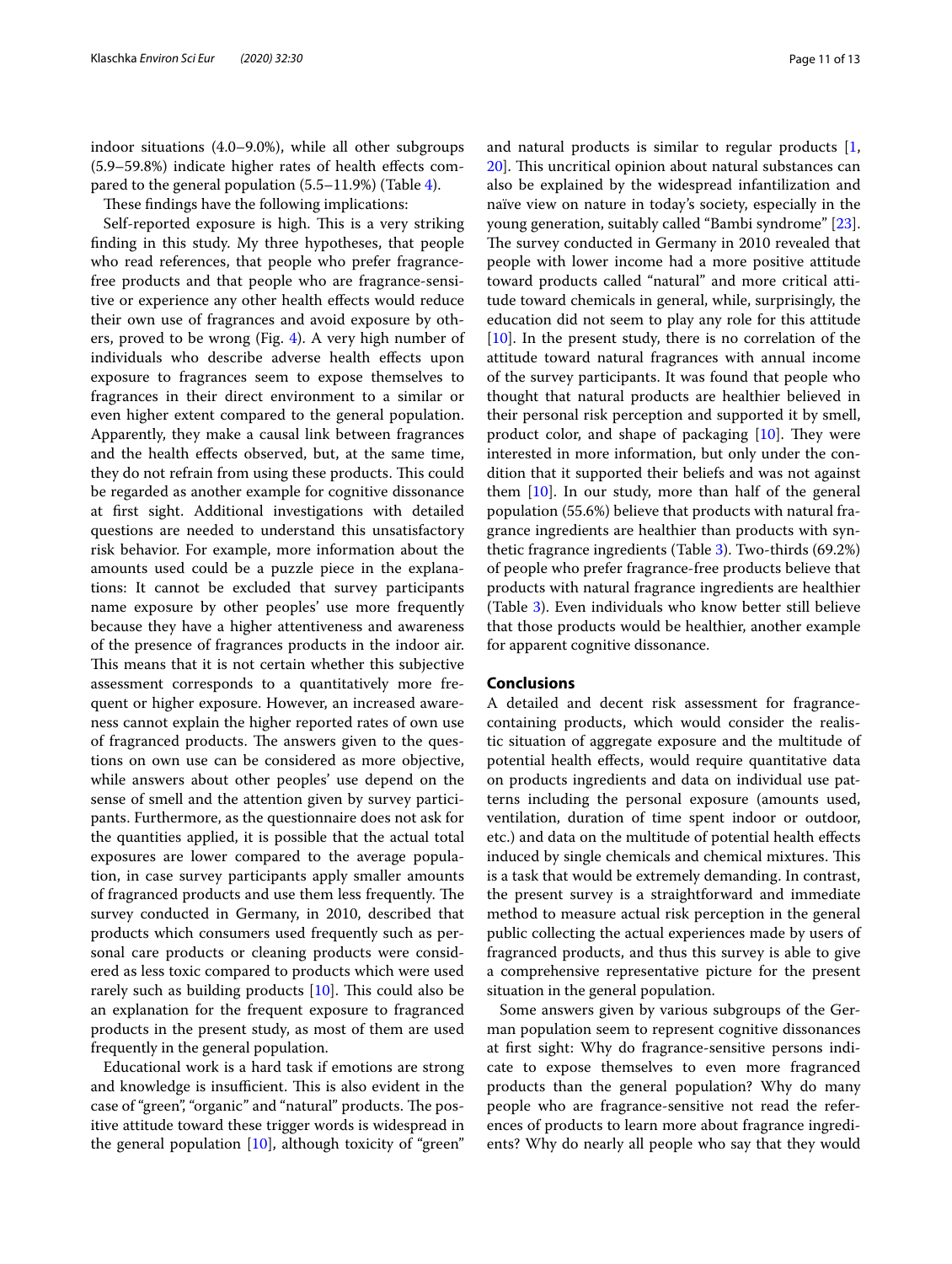prefer fragrance-free products indicate to be exposed to fragrances by their own use? Why do not all fragrancesensitive persons prefer fragrance-free products (but only less than two-thirds)? Why do even half of the people who describe a partial loss of bodily or mental functions due to the exposure to fragrances use fragrances to feel more attractive? Why do people who know that so-called natural, green, and organic fragranced products typically emit hazardous air pollutants still believe that products with natural fragrance ingredients would be healthier? Why do half of the persons who do not use fragrances to feel more attractive apply perfume themselves? People might have their comprehensible reasons to behave like this. For example, cultural habits, unspoken presumed expectations by colleagues or trade-off of positive and negative aspects of fragranced products could make people use fragrances even if they experience adverse health efects. People might consider it so important to apply fragranced products that they ignore or accept the presumed triggers for their illnesses. The results of this survey show that a lot more information about consumers' incentives to use fragranced products is needed to understand their motivations.

### **Recommendations**

These very complex and important issues merit systematic further analyses:

- a. Quantitative descriptions of the cause–efect relationships (which means that objective data are needed as scientifc reproducible verifcation of the self-reported—necessarily subjective—description of the health efects in this survey),
- b. Elucidation which concentrations of which chemicals are responsible for which health efect. It is possible that the triggering substances are fragrance ingredients themselves, and it is also possible that substances applied in combination with fragrance ingredients (e.g., solvents or preservatives) induce the reactions or that the efects are due to combinations of various substances [\[11](#page-12-10)].
- c. Improvement of legal standards following the precautionary principle, such as obligatory declaration of fragrance ingredients and prohibition of the major culprits, not only in cosmetic products, but also in other product groups,
- d. Support for medical staf to fnd the causes for symptoms that have not been linked to fragrance exposure so far,
- e. Improvement of risk communication [\[24\]](#page-12-22) by giving recommendations for consumers to reduce exposure to hazardous substances and hence health efects,
- f. Analysis of cultural aspects that infuence use of and attitude versus fragranced products and comparison with other countries, also outside the EU, and
- g. Reduction of exposure by increasing the availability of fragrance-free consumer products and fragrancefree indoor spaces, following the precautionary principle.

In Europe, the compulsory listing of fragrances on the product label applies only to 26 fragrance ingredients in personal care products and washing and cleaning products. There are no regulations for other product categories about the indication of fragrances substances contained. According to the data in this study, a considerable part of the population (28.3%) is reading references to obtain more information on fragrances in the product, but reading this information does not seem to be sufficient to lead to a suitable safety behavior. Listing the ingredient names may rather be useful for the subsequent identifcation of causal allergens present in specifc personal care products, which patients bring to the hospital staf. Health efects other than dermal effects are more difficult to link causally to certain exposures. A list of ingredients on product containers is certainly useful, but this study confrms that only a small number of persons are willing to use this information (see also [[24\]](#page-12-22)).

This study shows clearly that the present risk communication strategy for fragrance ingredients does not motivate even vulnerable consumers, who observe already health efects, to avoid exposure. On this ground, I assume that further appeals to consumers might not be efficient to improve general health. The elucidations of cause and efect relationships and detailed risk assessments (see recommendations a and b above) would be very time-consuming and costly and would not be an immediate help for the large number of persons who report adverse health effects today. Therefore, I rather recommend above all to reduce exposure by omitting potentially harmful substances in products and by increasing the number of fragrance-free products and fragrance-free indoor spaces.

## **Supplementary information**

**Supplementary information** accompanies this paper at [https://doi.](https://doi.org/10.1186/s12302-020-00311-y) [org/10.1186/s12302-020-00311-y.](https://doi.org/10.1186/s12302-020-00311-y)

<span id="page-11-1"></span><span id="page-11-0"></span>**Additional fle 1.** SSI methodology. **Additional fle 2.** Survey methods.

#### **Abbreviations**

ESM: Electronic supplementary material; SSI: Survey Sampling International.